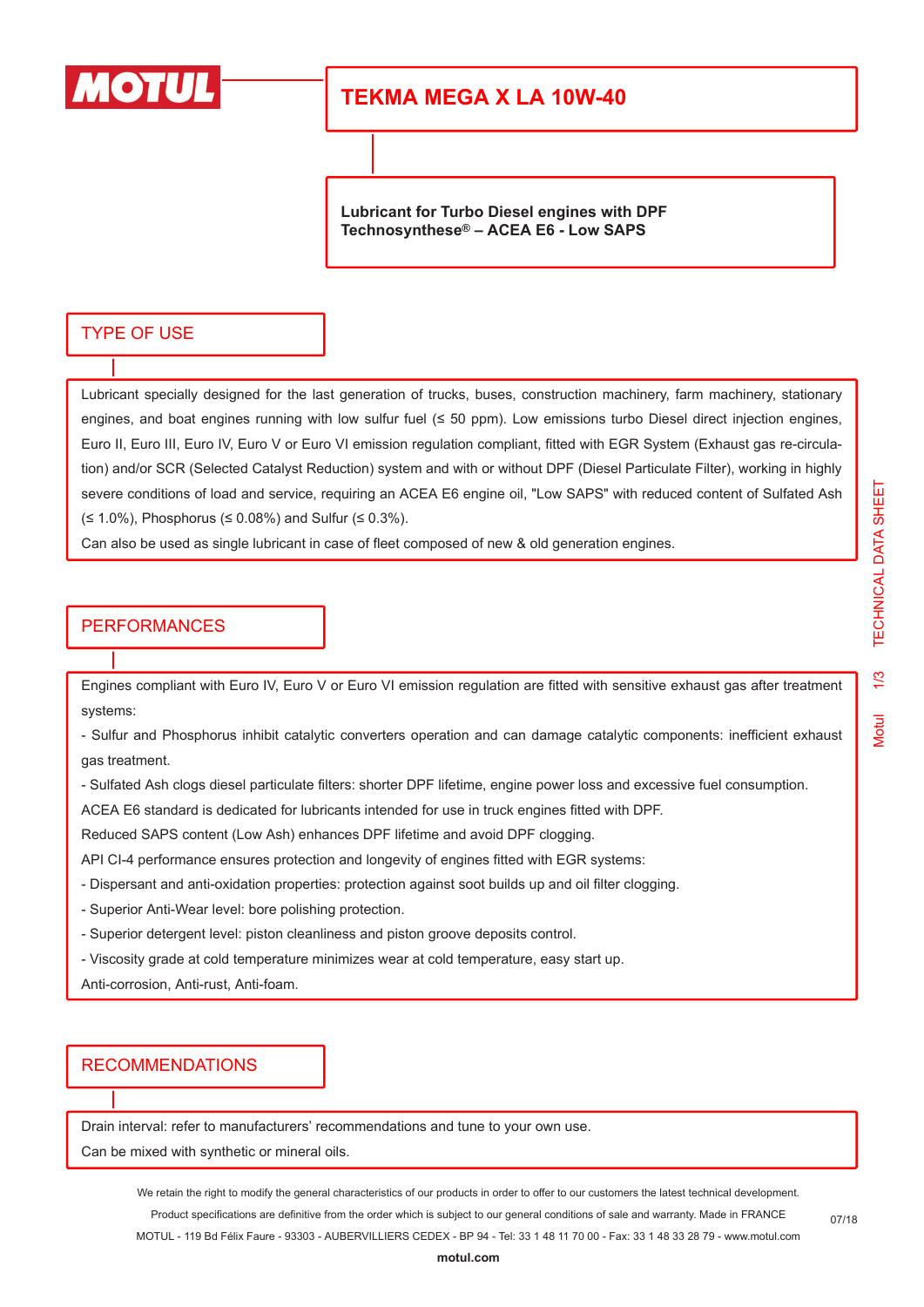

# **TEKMA MEGA X LA 10W-40**

**Lubricant for Turbo Diesel engines with DPF Technosynthese® – ACEA E6 - Low SAPS**

### **PROPERTIES**

T

| Viscosity grade                                 | <b>SAE J 300</b> | 10W-40                       |
|-------------------------------------------------|------------------|------------------------------|
| Density at $20^{\circ}$ C (68 $^{\circ}$ F)     | ASTM D1298       | 0.861                        |
| Viscosity at $40^{\circ}$ C (104 $^{\circ}$ F)  | ASTM D445        | $99.5 \text{ mm}^2/\text{s}$ |
| Viscosity at $100^{\circ}$ C (212 $^{\circ}$ F) | ASTM D445        | 14.9 $mm^2/s$                |
| <b>Viscosity Index</b>                          | ASTM D2270       | 157.0                        |
| Pour point                                      | ASTM D97         | $-30.0 °C / -22.0 °F$        |
| Flash point                                     | ASTM D92         | 232.0 °C / 450.0 °F          |
| TBN                                             | ASTM D2896       | 10.1 mg $KOH/g$              |

We retain the right to modify the general characteristics of our products in order to offer to our customers the latest technical development.

Product specifications are definitive from the order which is subject to our general conditions of sale and warranty. Made in FRANCE

MOTUL - 119 Bd Félix Faure - 93303 - AUBERVILLIERS CEDEX - BP 94 - Tel: 33 1 48 11 70 00 - Fax: 33 1 48 33 28 79 - www.motul.com

07/18